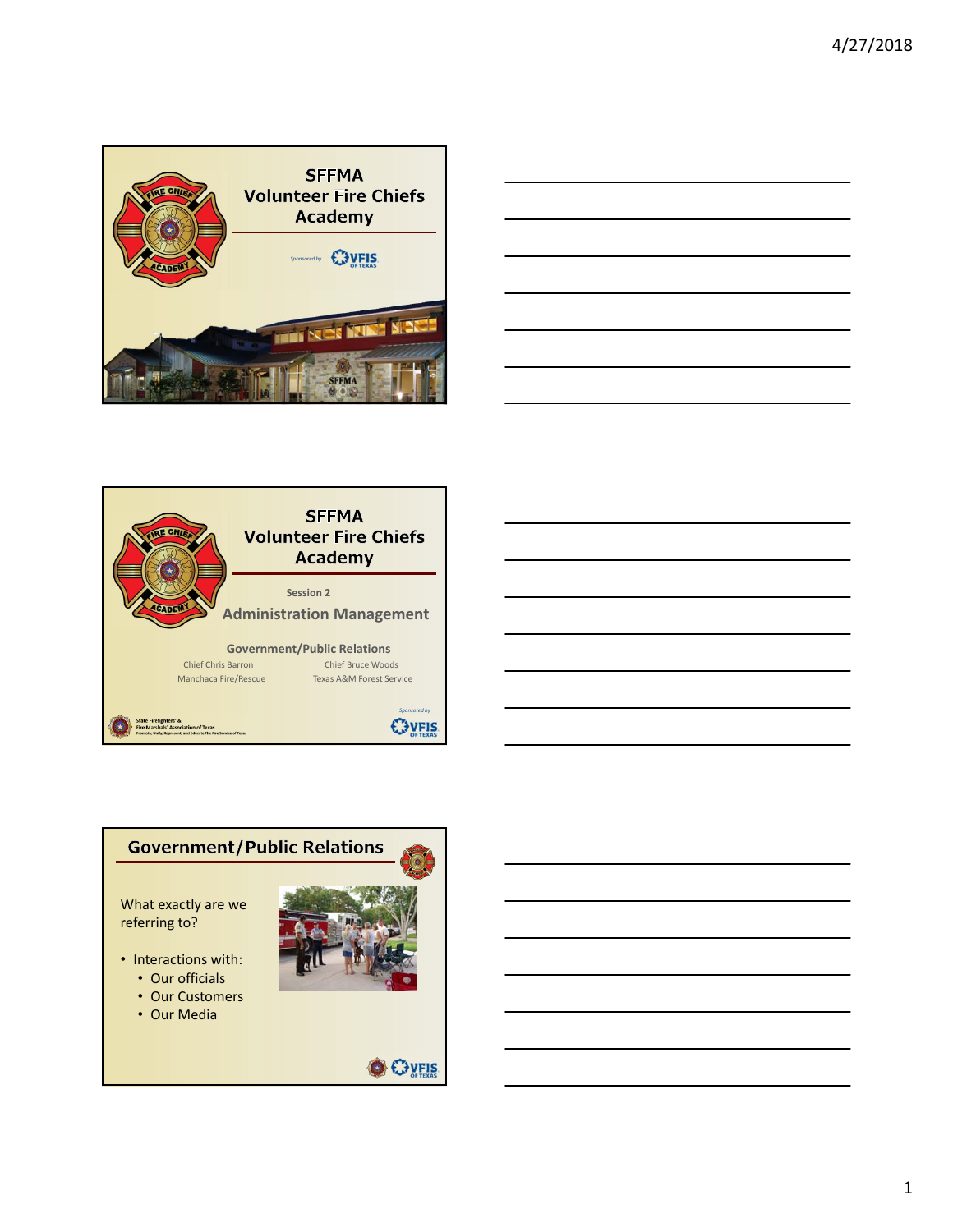- Through
	- Everyday events
	- Major events
	- Daily Phone Calls
	- What Customer
	- Sees



**O** EJVELS

### **Government/Public Relations**

- How Do You Classify Yourself?
- How Do You Classify Your Department?
- How about your officers?
- Where does your City/County/ESD rate?



**O** CHUFIS

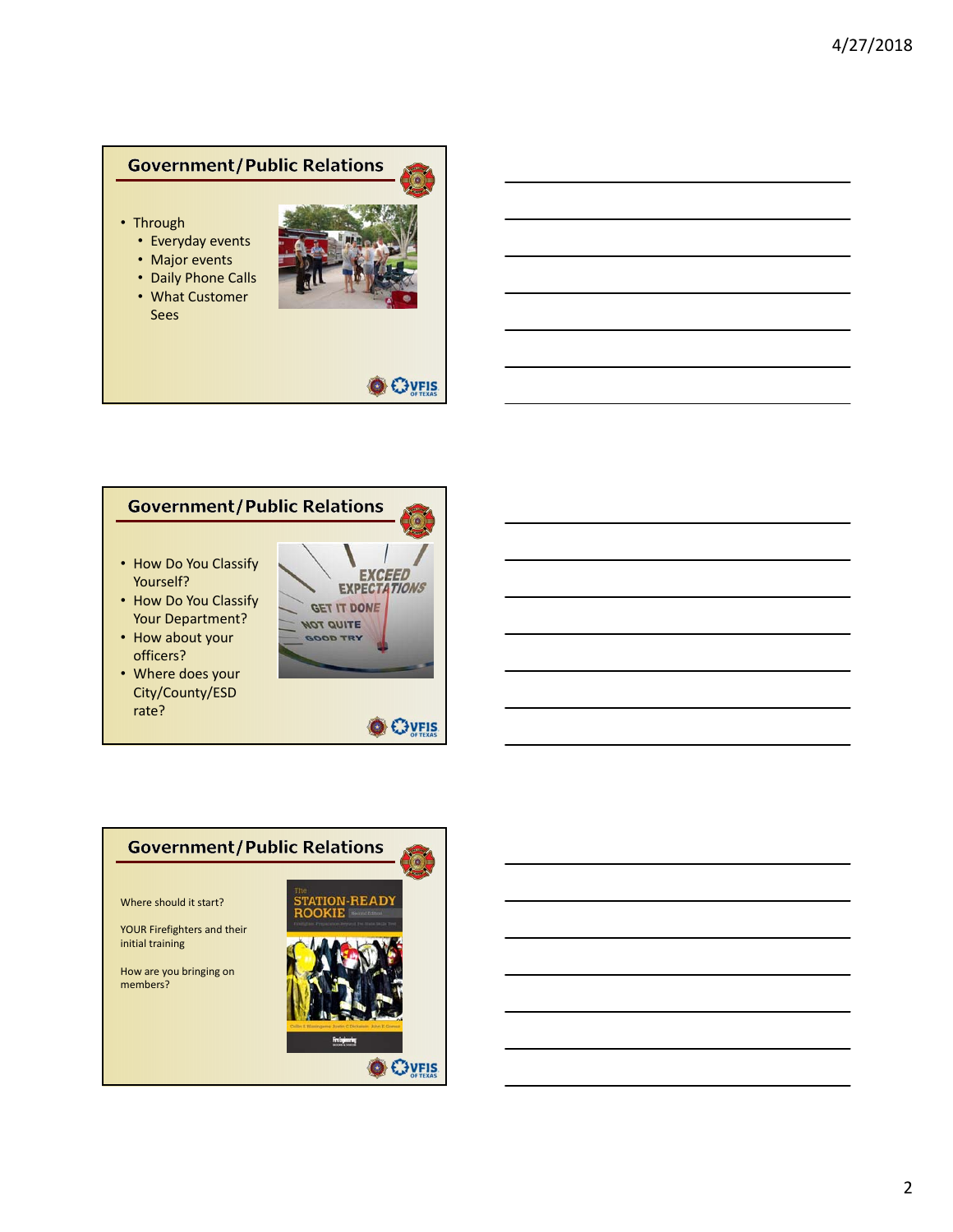#### **Identify Our Targets:**

- **County Commissioners**
- **City Council/Mayor**
- **VFD Board of Directors**
- **Homeowner Association Boards**
- **Other Chiefs**
- **Your Community**
- **Ms. & Mr. Smith**



G



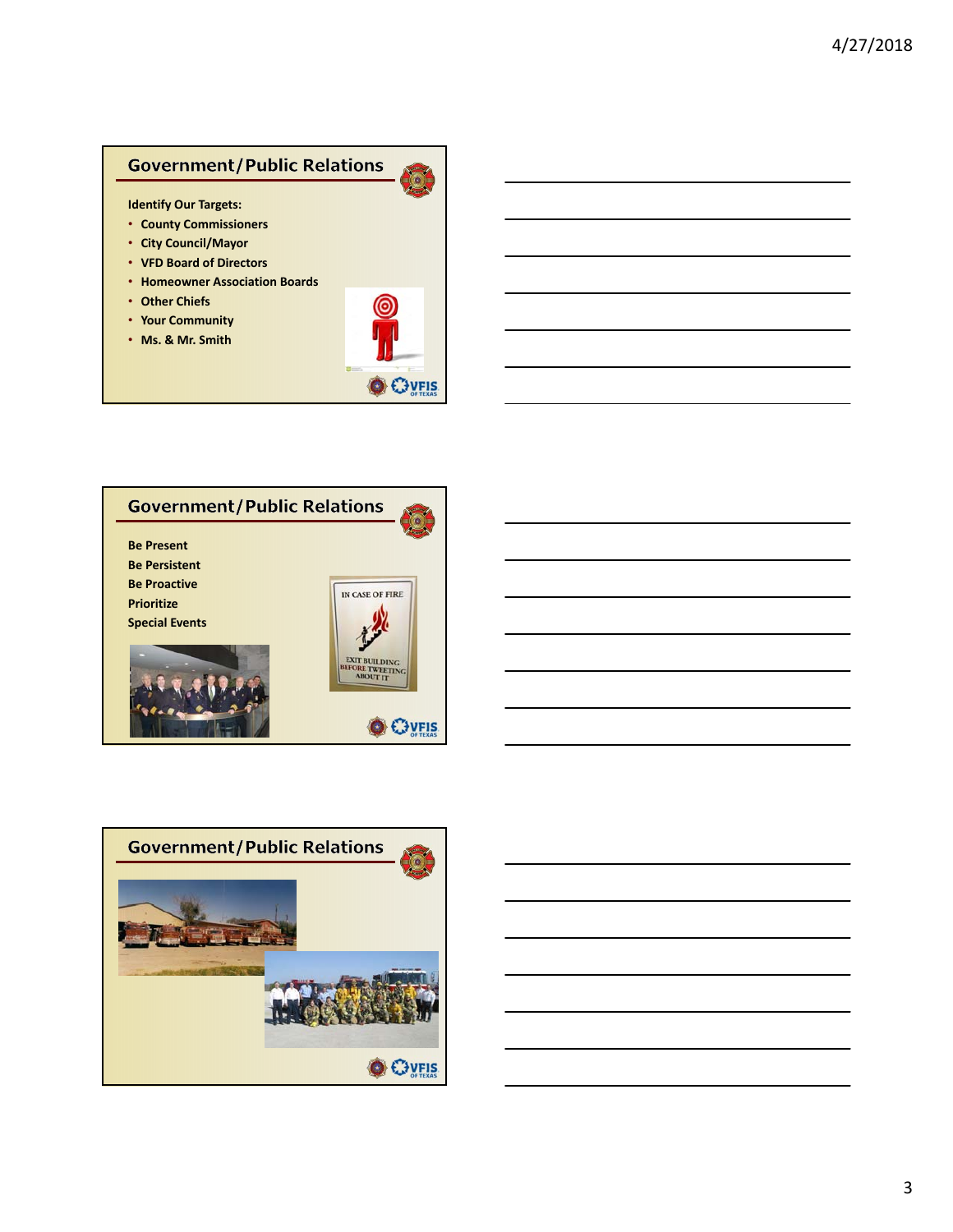- **How are you informing your Government officials?**
	- Information
	- Grants
	- Alternative Funding Sources
	- Issues affecting emergency services
	- Cost of doing business examples
	- Ride Alongs
	- Tours of Stations/District







**O** EJVELS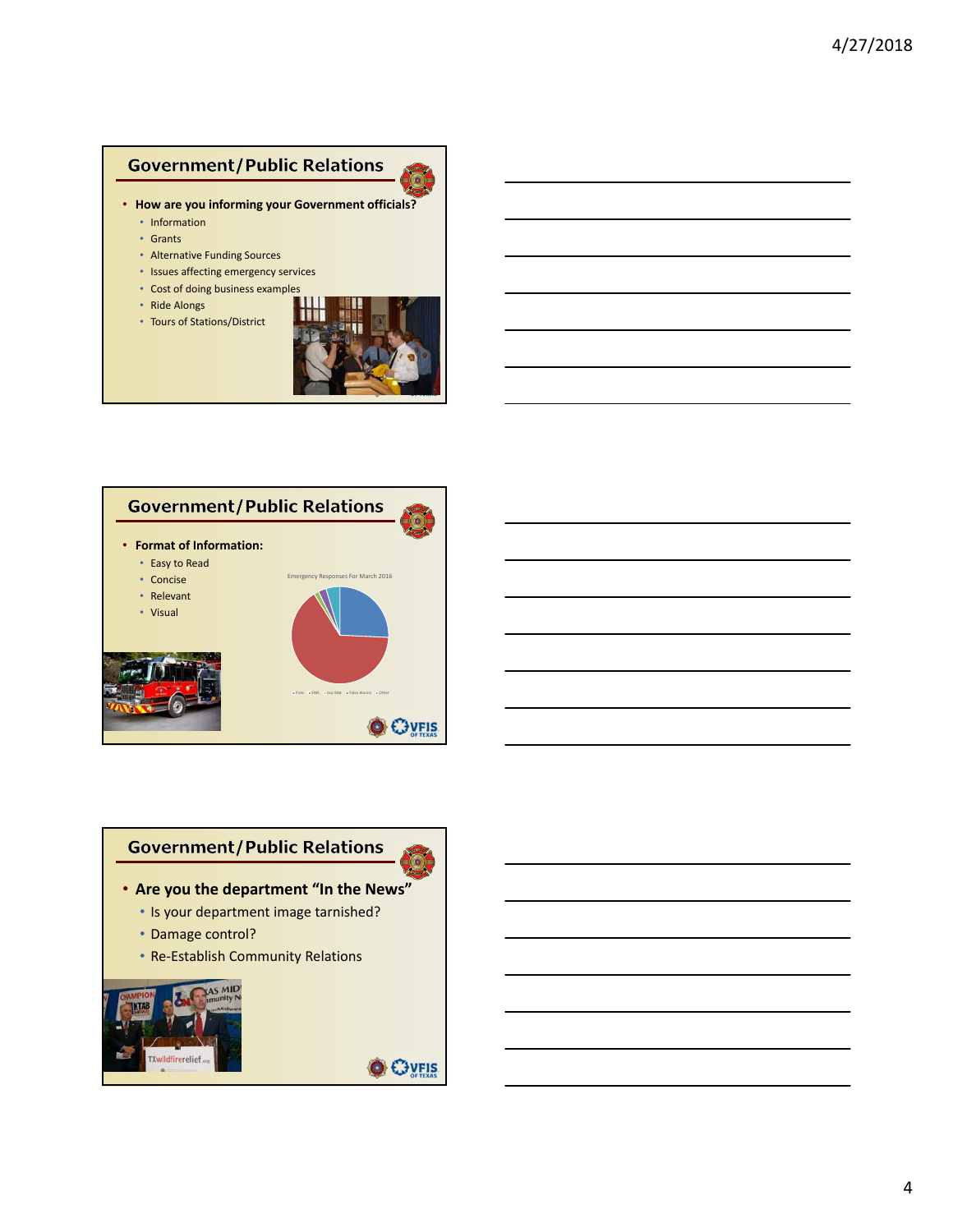- **Political/Public Relationships**
	- Movers/Shakers
	- Influential
	- Deep Pockets
	- Partnerships

### **O** CHUFIS

S

### **Government/Public Relations**

- **Media Relations**
	- Part of the political process
	- Develop your contacts early on

# **Government/Public Relations**

- **The System**
- **As a Chief we must:**
	- Be Present
	- Prepared
	- Persistent
	- Proactive



**O** CHUFIS